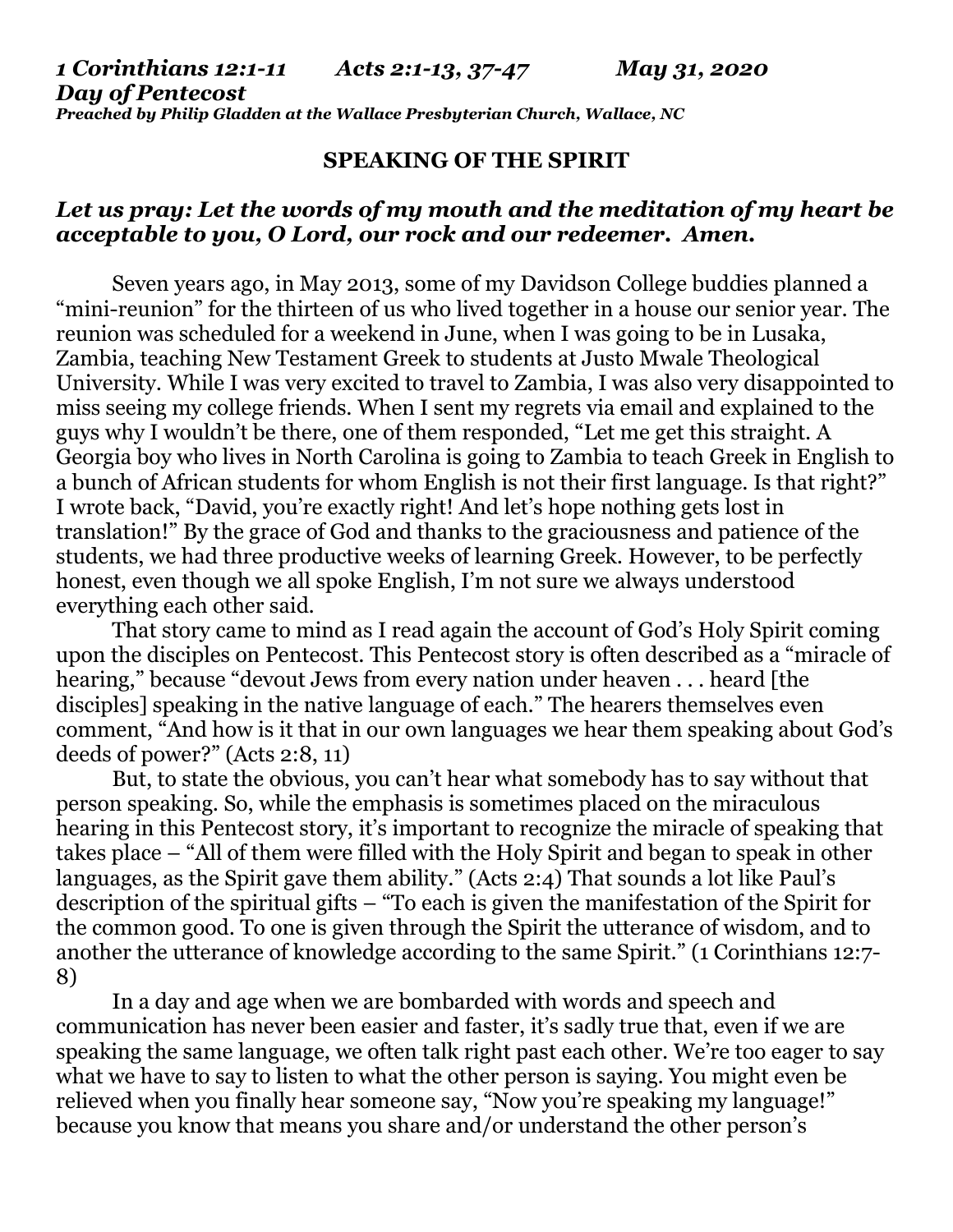opinions, values, beliefs, tastes, etc. which helps you communicate fluently.

Our son, Jackson, is a furniture designer in New York City. Since the end of March he has been at home with us. Fortunately, he is able to do his work from Wallace. The other day he asked me if I could print a document for him. When I handed him the four-page document (which was a collection of detailed renderings of a piece of furniture), he asked me if I had looked at it. I said, "Yes, but it was like trying to understand a foreign language!" He laughed and said, "Yeah, I guess so," and then he explained the diagrams to me and how he uses them in his work.

Again, to state the obvious, speaking and hearing are crucial to understanding one another. If we know how true that is in our everyday lives, we ought not to be surprised that it is just as true in our witness to our Lord Jesus Christ. What good is it if we speak about God's deeds of power but we don't speak in a way so that people will say, "They're speaking my language"? Over the years, visitors and new members here at WPC have given good feedback about the "code language" that we use in our church. I think about folks telling me, "It was months before  $\tilde{I}$  finally got up the nerve to ask somebody to tell me what PDT, Kirkwood, PEP, the Currie Building, PW, etc., etc. were!"

That's good advice. In the same way, how do we speak about God's deeds of power in language that is not cryptic, coded, and familiar only to those in the know in the church? The story of Pentecost suggests that it's a matter of speaking of the Spirit – that is, not only speaking *about* God's deeds of power through the Spirit, but allowing God's Holy Spirit to speak *through* us. As Paul writes to the Corinthian Christians about the spiritual gifts, "Therefore I want you to understand that no one speaking by the Spirit of God ever says 'Let Jesus be cursed!' and no one can say 'Jesus is Lord' except by the Holy Spirit." (1 Corinthians 12:3)

In Romans 8:26, the apostle Paul writes, "Likewise the Spirit helps us in our weakness: for we do not know how to pray as we ought, but that very Spirit intercedes with sighs too deep for words." That sounds similar to what Jesus told his disciples when he sent them out to proclaim the good news. He knew they would encounter resistance because of the message they proclaimed about God's deeds of power. So, Jesus assured them, "When they hand you over, do not worry about how you are to speak or what you are to say; for what you are to say will be given to you at that time; for it is not you who speak, but the Spirit of your Father speaking through you." (Matthew 10:19-20)

That's good advice for us as the people of God who are called to share the good news of God's deeds of power. If we will get out of the Spirit's way, we will find that God can and will speak to us and through us in ways that will lead people to say, "They're speaking my language!"

As I prepared this sermon, I read a moving story from a minister named Jim Callahan. He shared it twenty years ago in his reflections on this Pentecost story. It goes like this: "There has been one event in my life in which I came close to apprehending the wonder of Pentecost. It occurred during the solemnest of priestly obligations. For over a year I had been the custodian of the ashes of a child in my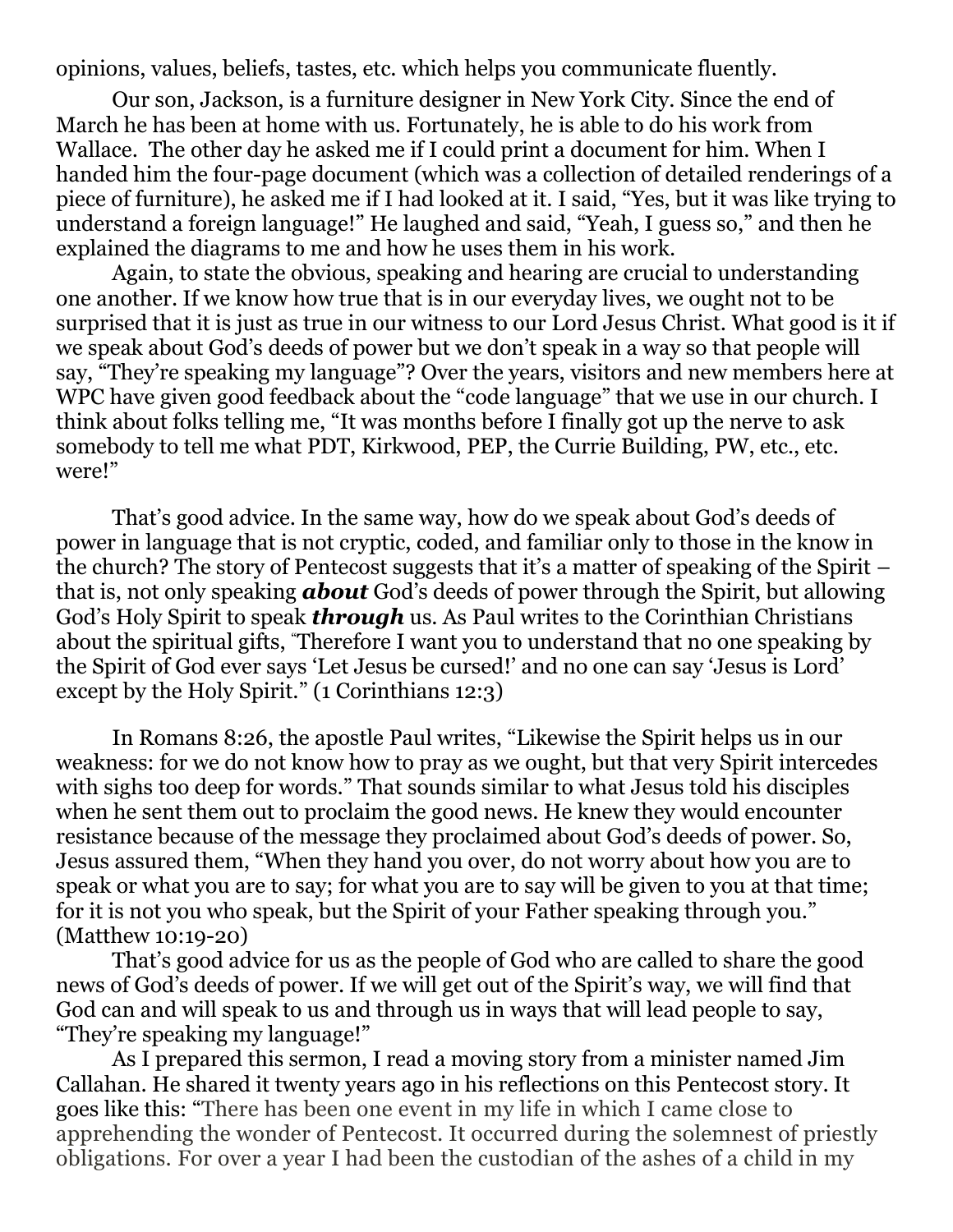parish who had died of Sudden Infant Death Syndrome. The father was a Frenchman who wished to have his son's ashes interred in his family cemetery in eastern France, near Dijon. I agreed to bring the ashes there and to hold the service with his family and friends. The cemetery dated back some 600 years. The family was predominantly Roman Catholic, and few of them spoke English. Leaden gray clouds hovered over the ancient burial ground. A light mist of rain made us bring out umbrellas. A great slab of stone was rolled back to allow me to enter the underground vault.

"I stammered my way through the liturgy, and the gathered friends and family were more than courteous and gracious, though the only French I felt confident about was *jus d'orange* and *merci*, neither of which I could manage to work into the service. The grandmother of the child stunned me when she thanked me for 'the mess' I had made. Her daughters-in-law quickly explained that this was the French for "mass."

"It was a time of great healing for the parents and their devoted family and friends. Afterward, we went to a 400-year-old inn and had lunch, which turned into a French wake, with joy and camaraderie and love flowing as freely as the wine. *I didn't understand a word they were saying, but I understood what was being said.*"1

I have had similar experiences on my trips to Tabasco in southeastern Mexico. While I am nowhere close to being fluent in Spanish, I did try hard to learn some so I could speak with and hear our partners in Tabasco. I discovered that I had a very hard time understanding voices on the radio and TV. However, when I worshiped in different churches, I knew what was going on. As the pastor said about his experience in France, "I didn't understand a word they were saying, but I understood what was being said." I had a similar experience in Zambia in 2018, when I told the students in my Greek class I was leaving early to head back to North Carolina to ride out Hurricane Florence with Nancy and the rest of you. Almost immediately one of the students said, "Let us pray." We all stood in a circle, and the students covered me in prayers and song. All of them were praying and singing. The voices blended together so beautifully, and yet it was hard to distinguish if they were speaking in English or their tribal tongues. Nevertheless, although I didn't understand a word they were saying, I understood what was being said.

That's the Holy Spirit at work! That's the story of Pentecost in action! We Presbyterians are sometimes criticized for being too wordy in our faith and our worship. "Why, just look at your Sunday bulletin!" someone might say. "Look at all of those words! You need to let the Spirit move!" Well, we serve a God who has always spoken and who continues to speak to us and – amazingly – *through* us.